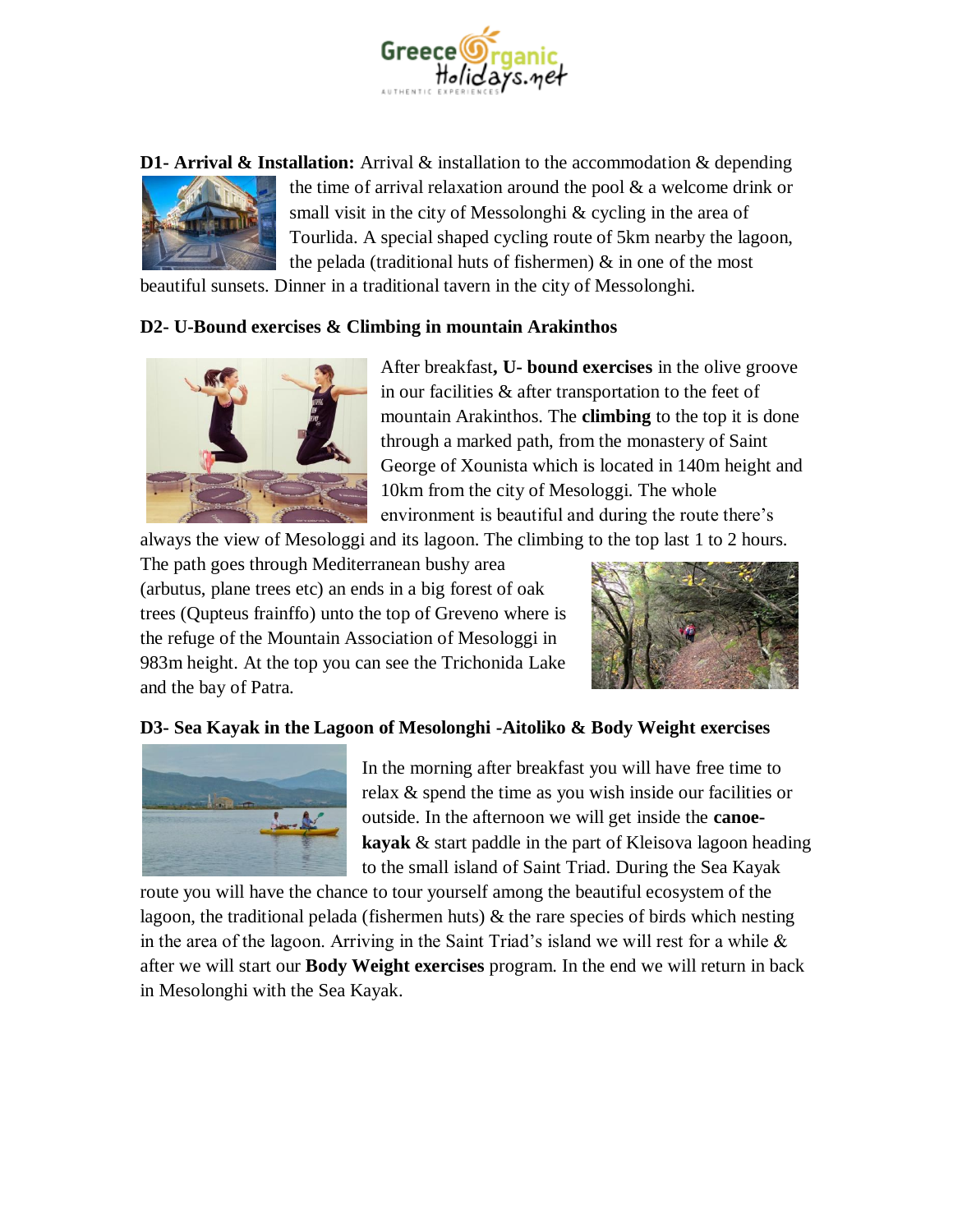

**D4-Free program day:** A day with free time and program for **relaxation** in our facilities (ping pong, basket, Archery, mountain bike) or you can take your **bike** an head to the city of Messolonghi or Nafpaktos where you can take your walk and your shopping**.**

## **D5- Tour in the lagoon with traditional boats & Pilates**



After breakfast we will go to the city of Mesolonghi and head to the pelades (fishermen huts) where we will have a tour with traditional boats in the lagoon. In this activity you will be able to know the lagoon of Mesolonghi-Aitoliko through a tour with the

traditional boats of the region. You will learn

about how the ecosystem works the legends & history that are linked with it. You will be able to observe rare & beautiful birds. You will learn about the cycle of the fish that live in the lagoon. Enjoy the fishing experience along



with professional fishermen & learn from them. In the afternoon Pilates exercises in the Olive Groove of our facilities.

# **D6- Hiking in the mountain of Varasova & TRX exercises**

After breakfast, transportation to the feet of mountain



Varasova. The access to the top is easier from the west side of the mountain and the course lasts 2,5 hours. There you can enjoy the spectacular view and the existence of



many interesting caves. In the Afternoon TRX exercises in the Olive Groove of our facilities.

# **D7- Cycling, BirdWatching & Yoga**



In the morning after breakfast, cycling around the lagoon  $\&$ Birdwatching accompanied by an experienced environmentalist. You will have the opportunity to observe in their natural

environment the great variety of birds which the lagoon accommodates in its waters. You will be informed about their reproduction, their main nutritious habits e.t.c. The afternoon yoga exercises in the Olive Groove in our facilities.

# **D8-Departure**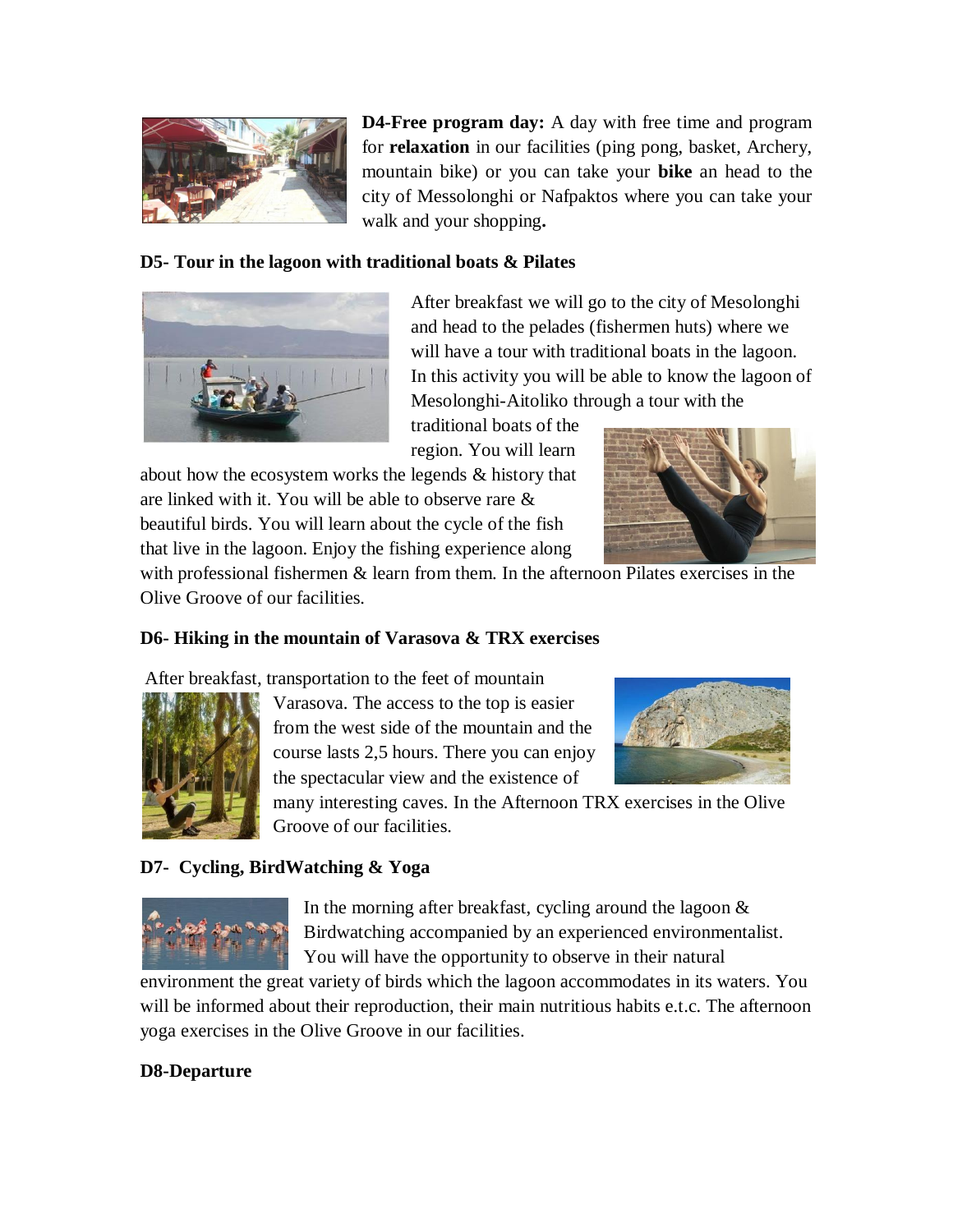| <b>Prices (Euro/person)</b>                                                                                      | B<br><b>Season</b>         |                                     | <b>Season</b>                      |                            | A                                   |                                    |
|------------------------------------------------------------------------------------------------------------------|----------------------------|-------------------------------------|------------------------------------|----------------------------|-------------------------------------|------------------------------------|
| <b>Accommodation in Bungalows</b>                                                                                | Two<br><b>beds</b><br>room | <b>Three</b><br><b>beds</b><br>room | <b>Four</b><br><b>beds</b><br>room | Two<br><b>beds</b><br>room | <b>Three</b><br><b>beds</b><br>room | <b>Four</b><br><b>beds</b><br>room |
| I) Transportations with your own<br>vehicle                                                                      | 432                        | 383                                 | 353                                | 482                        | 412                                 | 383                                |
| II)Transportation with our vehicle.<br>Includes all transportations (Pickup<br>from --transportation to airport) | 658                        | 609                                 | 572                                | 764                        | 695                                 | 665                                |

| <b>Season A: July &amp; August</b>                           |  |
|--------------------------------------------------------------|--|
| <b>Season B:</b> March, April, May, June, September, October |  |

**In the price included (I) => Seven overnights** in a family bungalow, in one of the units below, breakfast with local organic products, bikes & cycling equipment, Hiking equipment & a guide, Sea Kayak equipment & guide, a dinner in a traditional tavern, a tour with traditional boat, Birdwatching, U-Bound exercises, Body Weight exercises, Pilates exercises, TRX exercises, Yoga exercises, plus taxes**.** 

**In the price included (II)** => All the above, as well all the transportations (Pickup from the airport, daily transportations according the program and transportation to the airport for the departure)

# **Units of accommodation: 1) Socrates Organic Village-Wild Olive**

- **2) Evinos Garden**
- **3) Socrates Organic Village-Kryoneri**